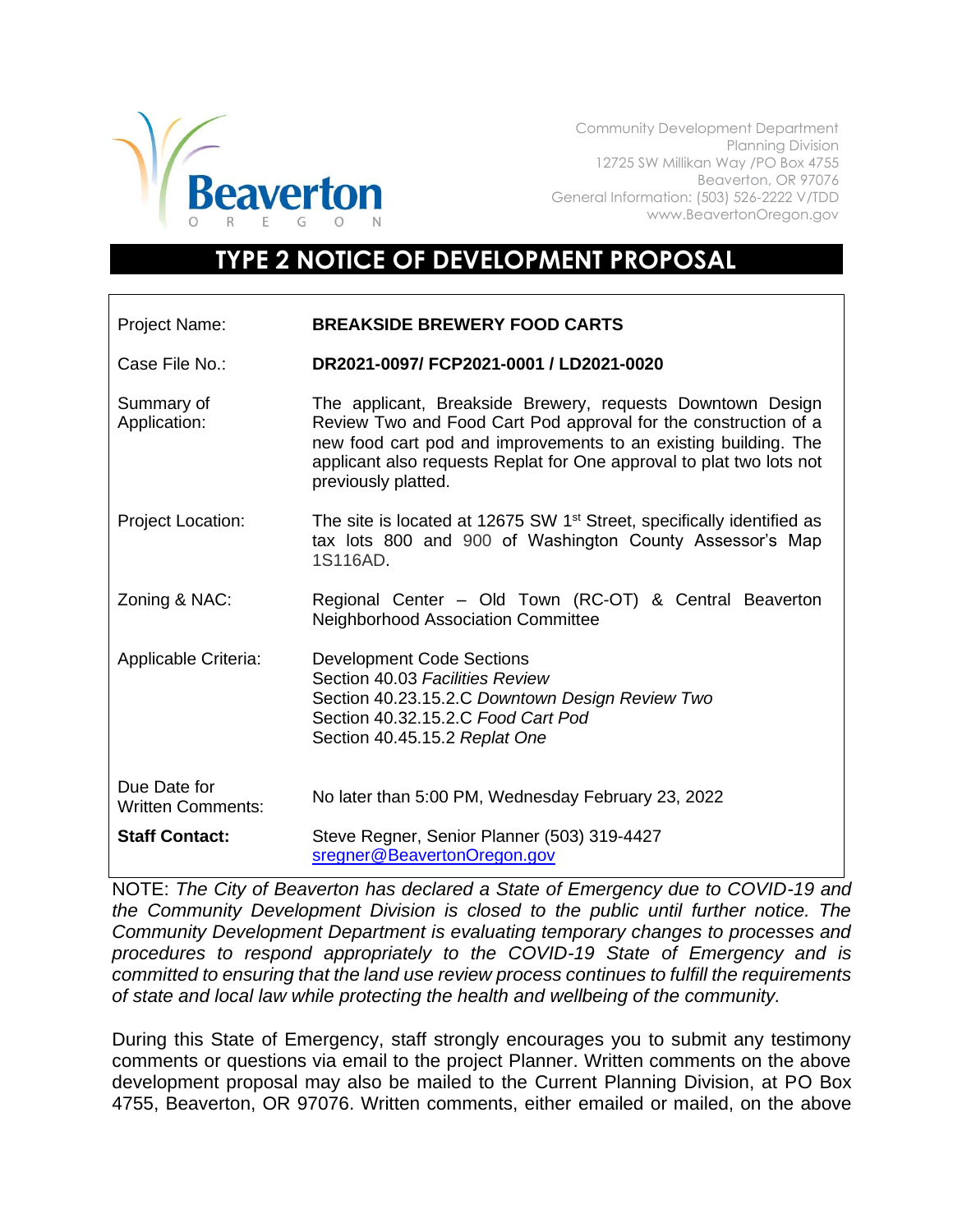development proposal shall be received no later than 5:00 p.m. on Wednesday, February 23, 2022. Please reference the Case File Number and Project Name in your written comments and include your mailing address if you wish to receive a copy of the decision. Failure to raise an issue or failure to provide statements or evidence with sufficient specificity to afford the decision-making authority an opportunity to respond to such issue, may preclude appeal to the Land Use Board of Appeals on that issue.

The Facilities Review Committee Meeting with the applicant will be held Wednesday, February 23, 2022. The Facilities Review Committee is not a decision-making body but advises the Director on a project's conformity to the technical criteria specified in Section 40.03.1 of the Beaverton Development Code. The Facilities Review Committee meeting is open to the public but is not intended for public testimony.

## **Public Comment Period Ends: February 23, 2022**

The Director is the decision-making authority for the above application and shall issue a written decision on the above development proposal on or around March 9, 2022, pursuant to Section 50.40.10. Copies of the decision will be made available on the City's website<http://apps.beavertonoregon.gov/DevelopmentProjects> or may be provided by the project Planner upon request.

For more information contact the Project Planner, Steve Regner at *[sregner@BeavertonOregon.gov](mailto:sregner@BeavertonOregon.gov)* or *503-319-4427.* 

*Accessibility information: This information can be made available in large print or audio tape upon request. Assistive listening devices, sign language interpreters, or qualified bilingual interpreters can be made available at any public meeting or program with 72 hours advance notice. To request these services, contact Steve Regner by calling 711(503) 319-4427 or email [sregner@beavertonoregon.gov.](mailto:sregner@beavertonoregon.gov)*